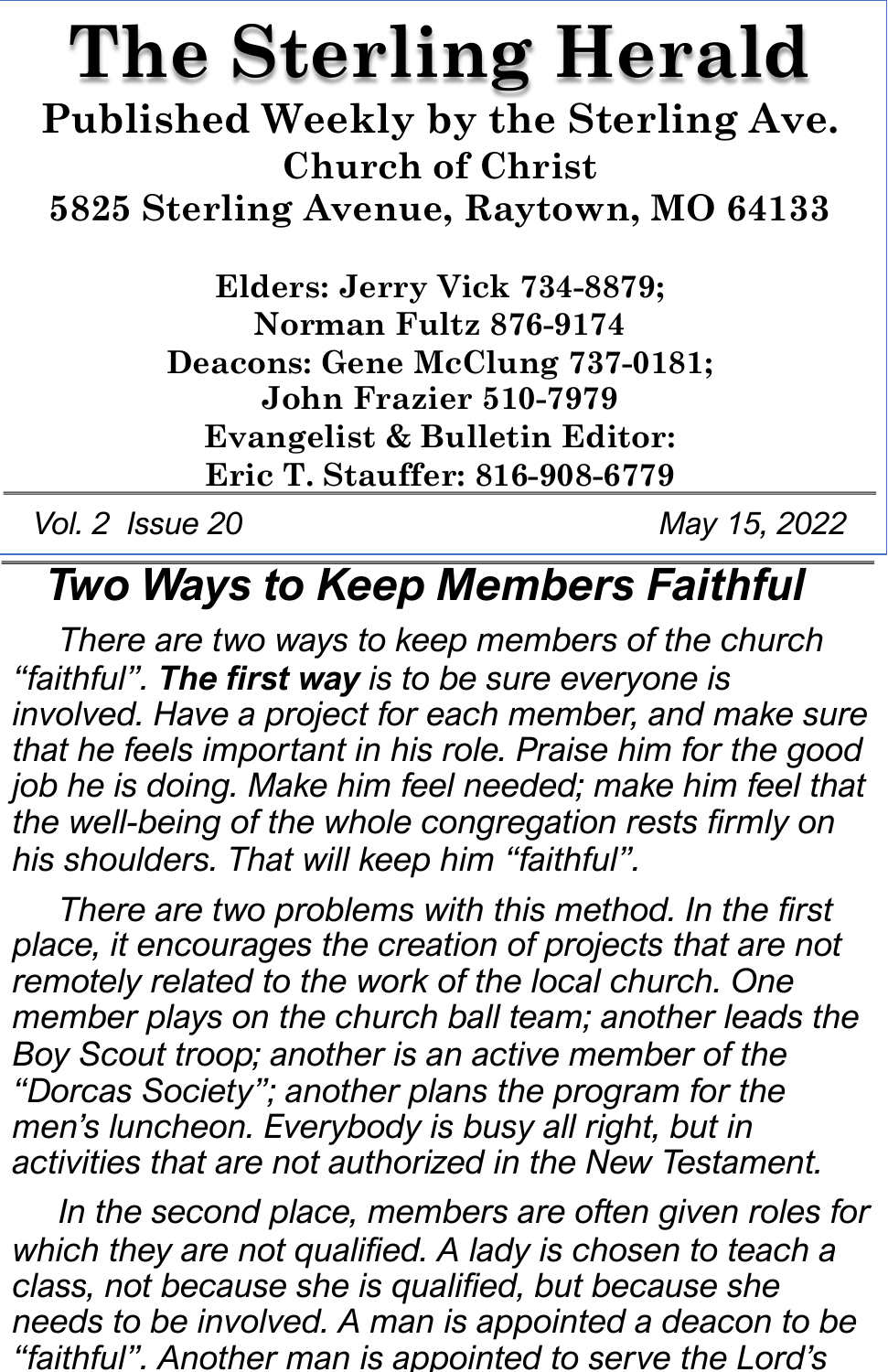#### The Sterling Herald

*Supper for a month in order to encourage him to be present each Sunday that month. This method thus places "the cart before the horse", for no one should ever be assigned any work in the Lord's service who is not already faithful and qualified for the work to be done(2 Tim. 2:2).*

*The second way to keep people faithful is to develop within them a genuine love for the Lord. When people love the Lord, they will be faithful, and it won't take some kind of "special" project to keep them faithful. They will also be involved: in worship, in study, in prayer, in godly living, in sharing the gospel with a friend, in helping the needy. I have known literally hundreds of Christians who who have never in their lives been appointed to any special work, but whose love for the Lord alone kept them faithful. There is no superficial faithfulness on the part of these; theirs is a faithfulness that is real.*

*Special responsibilities are fine for those who are qualified, but t[he man who req](https://www.blueletterbible.org/search/preSearch.cfm?Criteria=1Timothy+6.20&t=NKJV)uires some special duty to be faithful has never learned what true faithfulness is.- Bill Hall*

## *Guard the Faith by Stan Cox*

*As an evangelist, Timothy had a wonderful teacher, who instructed him in the gospel of Christ. The great apostle Paul took a personal interest in the young man, and called upon Timothy to "Guard what was committed to your trust" (1 Timothy 6:20).*

*The Greek word translated "Guard," (or "Keep" in the KJV), means to guard or preserve. An evangelist is certainly not to guard the faith in the sense of keeping it*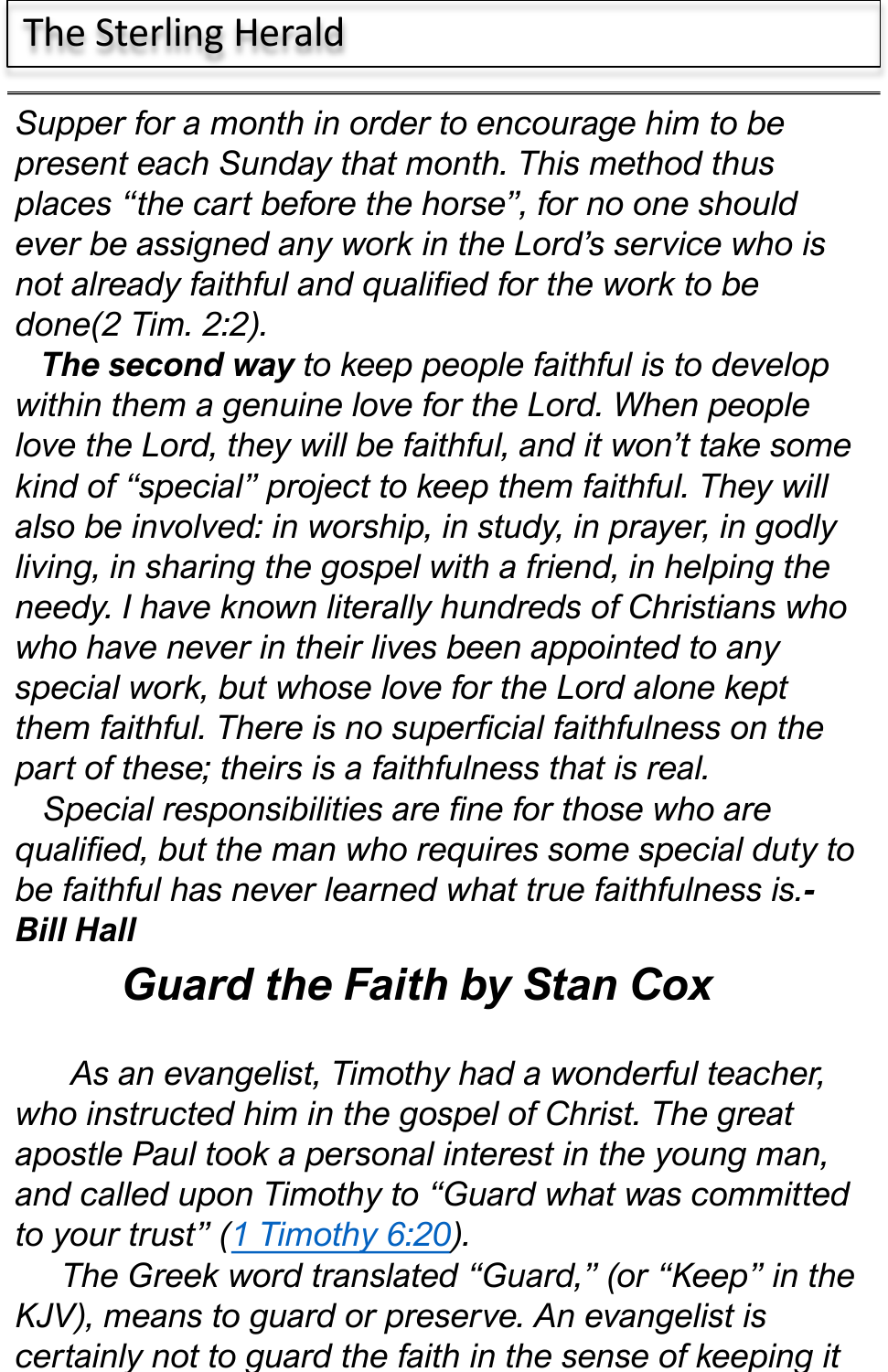### The Sterling Herald

*from others. Rather, he is to guard or preserve the integrity of the faith that is committed to his trust.*

*In fact, the phrase "committed to your trust" indicated that Timothy had a responsibility to pass on to others the exact message of truth that he himself had received. As we consider the extant dangers listed by Paul in the context, "profane and idle babblings", "contradictions of what is falsely called knowledge", we see that such corruptions of the truth lead to a disciple straying.*

*One of the primary responsibilities of the child of God is to, "contend earnestly for the faith which was once for all delivered to the saints" (Jude 3). Jude speaks of "certain men", "ungodly men", who corrupt the truth of God, and in so doing defile themselves, and those who hear them.*

*As an evangelist, Timothy had a special burden in defending the truth. No man who claims to be an evangelist is worth his salt if he does not stand up to the error that is present in every generation. Not only is a preacher to be a proclaimer, he is to be a guardian of the truth!- taken from soundteaching.org; May 9, 2022*

#### *Week 20 reading plan:*

*Monday: 2 Sam. 6; 1 Chron. 13; Psalm 60; Acts 23 Tuesday: 1 Chron. 14-16; Acts 24*

*Wednesday: 2 Sam. 7-8; 1 Chron. 17; Psalm 132; Acts 25*

*Thursday: 2 Sam. 9-10; 1 Chron. 18-19; Psalm 89; Acts 26*

*Friday: 2 Sam. 11-12; 1 Chron. 20; Psalm 51; 32; Acts 27*